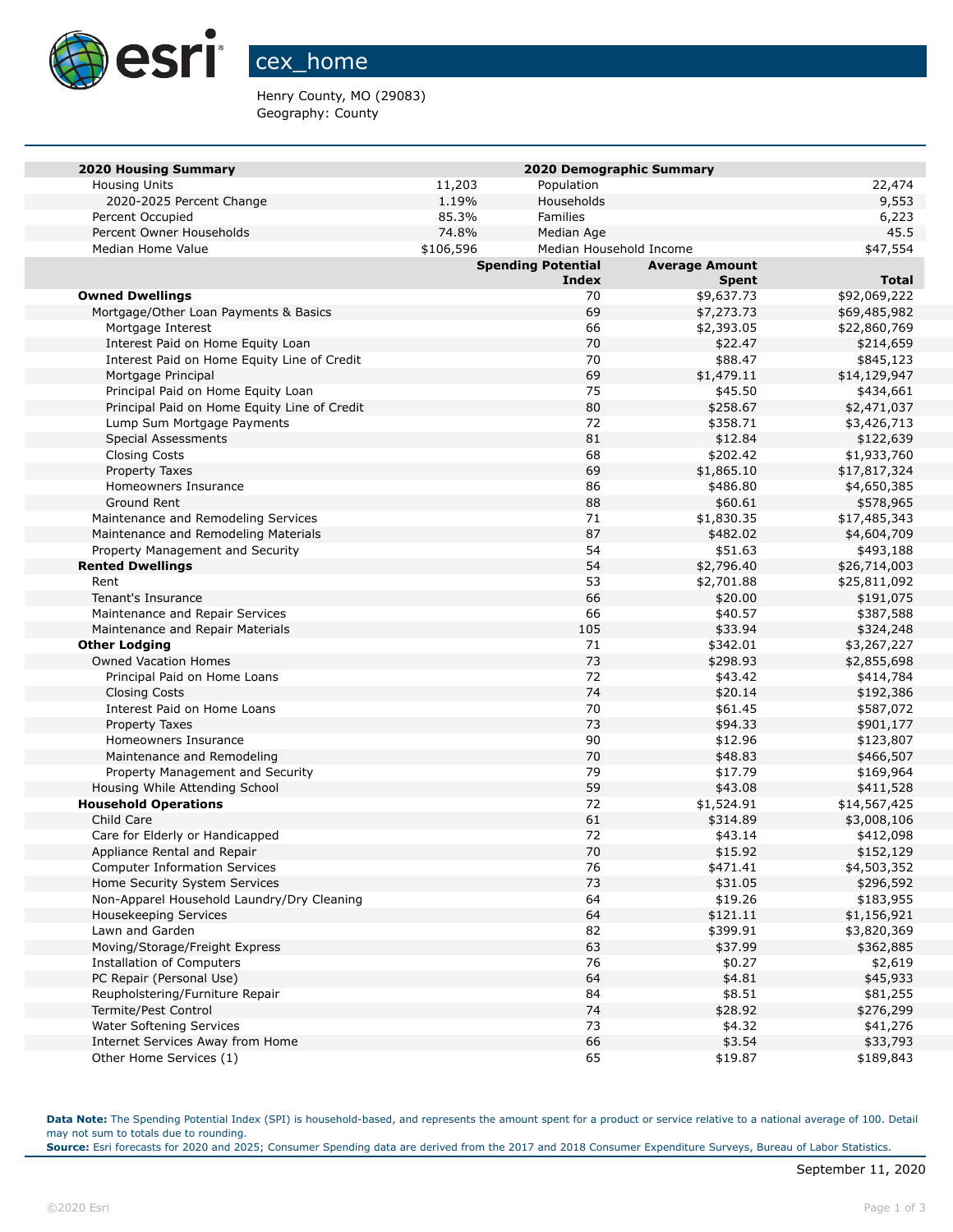

Henry County, MO (29083) Geography: County

|                                              | <b>Spending Potential</b> | <b>Average Amount</b> |              |
|----------------------------------------------|---------------------------|-----------------------|--------------|
|                                              | Index                     | <b>Spent</b>          | Total        |
| <b>Utilities, Fuels, Public Services</b>     | 79                        | \$3,880.48            | \$37,070,253 |
| <b>Bottled Gas</b>                           | 144                       | \$72.97               | \$697,037    |
| Electricity                                  | 84                        | \$1,516.70            | \$14,489,077 |
| Fuel Oil                                     | 79                        | \$58.22               | \$556,216    |
| Natural Gas                                  | 74                        | \$372.08              | \$3,554,456  |
| <b>Phone Services</b>                        | 75                        | \$1,290.27            | \$12,325,988 |
| Water and Other Public Services              | 75                        | \$558.19              | \$5,332,384  |
| Coal/Wood/Other Fuel                         | 150                       | \$12.05               | \$115,094    |
| <b>Housekeeping Supplies</b>                 | 78                        | \$607.81              | \$5,806,396  |
| Laundry and Cleaning Supplies                | 80                        | \$176.56              | \$1,686,645  |
| Postage and Stationery                       | 75                        | \$131.60              | \$1,257,178  |
| Other HH Products (2)                        | 79                        | \$299.65              | \$2,862,573  |
| <b>Household Textiles</b>                    | 72                        | \$72.85               | \$695,931    |
| <b>Bathroom Linens</b>                       | 70                        | \$11.42               | \$109,135    |
| <b>Bedroom Linens</b>                        | 70                        | \$37.50               | \$358,258    |
| Kitchen, Dining Room and other Linens        | 75                        | \$7.86                | \$75,073     |
| Curtains and Draperies                       | 78                        | \$11.76               | \$112,320    |
| Slipcovers, Decorative Pillows               | 73                        | \$4.31                | \$41,146     |
| <b>Furniture</b>                             | 69                        | \$442.49              | \$4,227,092  |
| Mattresses and Box Springs                   | 71                        | \$85.20               | \$813,926    |
| Other Bedroom Furniture                      | 63                        | \$70.62               | \$674,646    |
| Sofas                                        | 70                        | \$130.82              | \$1,249,695  |
| Living Room Chairs                           | 83                        | \$42.76               | \$408,447    |
| Living Room Tables                           | 68                        | \$12.60               | \$120,358    |
| Kitchen, Dining Room Furniture               | 65                        | \$30.79               | \$294,092    |
| <b>Infant Furniture</b>                      | 70                        | \$10.42               | \$99,520     |
| <b>Outdoor Furniture</b>                     | 68                        | \$27.18               | \$259,639    |
| Wall Units, Cabinets, Other Furniture (3)    | 66                        | \$32.11               | \$306,768    |
| <b>Major Appliances</b>                      | 77                        | \$274.65              | \$2,623,736  |
| Dishwashers, Disposals & Range Hoods         | 72                        | \$21.82               | \$208,493    |
| Refrigerators and Freezers                   | 75                        | \$83.76               | \$800,180    |
| Clothes Washers & Dryers                     | 75                        | \$73.47               | \$701,837    |
| Cooking Stoves and Ovens                     | 82                        | \$38.64               | \$369,157    |
| Microwave Ovens                              | 79                        | \$12.94               | \$123,654    |
| Window Air Conditioners                      | 80                        | \$6.59                | \$62,981     |
| Electric Floor Cleaning Equipment            | 77                        | \$20.06               | \$191,604    |
| Sewing Machines and Miscellaneous Appliances | 82                        | \$17.36               | \$165,829    |

**Data Note:** The Spending Potential Index (SPI) is household-based, and represents the amount spent for a product or service relative to a national average of 100. Detail may not sum to totals due to rounding.

**Source:** Esri forecasts for 2020 and 2025; Consumer Spending data are derived from the 2017 and 2018 Consumer Expenditure Surveys, Bureau of Labor Statistics.